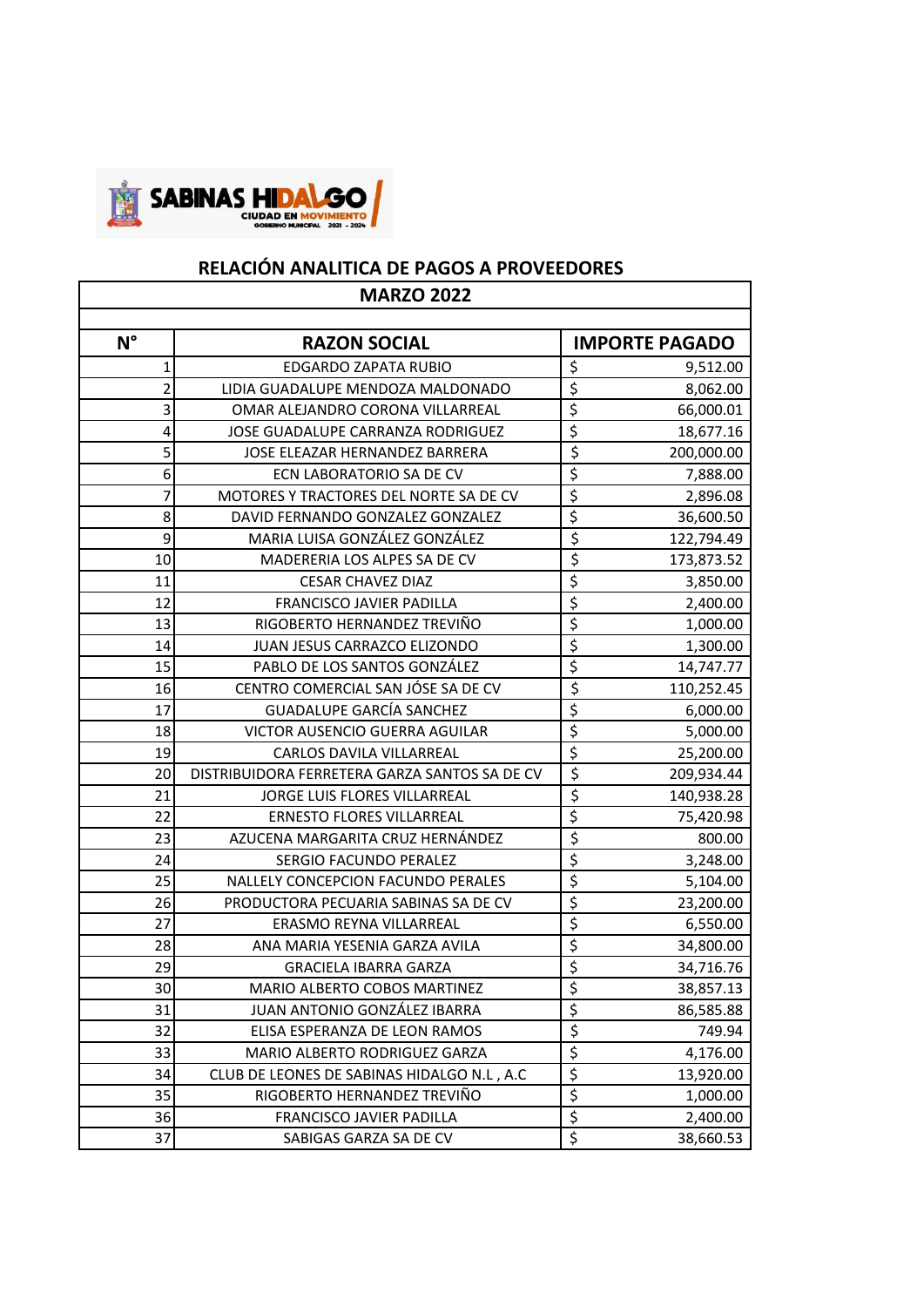| 38 | OASIS DE LOS NIÑOS AC               | \$                                  | 7,000.00   |
|----|-------------------------------------|-------------------------------------|------------|
| 39 | TELAS ESLY DORA ALICIA LOZANO CANTÚ | $\overline{\xi}$                    | 1,945.90   |
| 40 | SUPER COMERCIAL GONZÁLEZ SA DE CV   | $\overline{\xi}$                    | 151,013.52 |
| 41 | CRUZ ROJA MEXICANA IAP              | $\overline{\xi}$                    | 7,000.00   |
| 42 | UNIVECTOR SA DE CV                  | \$                                  | 9,280.00   |
| 43 | DAVID FERNANDO GONZALEZ GONZALEZ    | \$                                  | 37,523.50  |
| 44 | <b>GUADALUPE BUENTELLO ORTEGON</b>  | \$                                  | 153,937.60 |
| 45 | <b>MELISA CONTRERAS FLORES</b>      | \$                                  | 14,167.87  |
| 46 | LUIS GERARDO CASTELLANOS TREVIÑO    | $\overline{\varsigma}$              | 107,997.33 |
| 47 | JUAN FRANCISCO GUZMAN MORENO        | \$                                  | 8,908.80   |
| 48 | LLANTAS Y SERVICIOS DEGA SA DE CV   | \$                                  | 94,133.55  |
| 49 | ABRAHM ESQUIVEL QUINTANILLA         | $\overline{\xi}$                    | 24,650.00  |
| 50 | DISTRIBUIDOR SH SA DE CV            | $\overline{\xi}$                    | 2,002.00   |
| 51 | DAVID MARIO VILLARREAL VACA         | \$                                  | 17,067.30  |
| 52 | FRANCO TIZAC CAVAZOS MARTINEZ       | \$                                  | 6,681.60   |
| 53 | <b>FRANCISCO JAVIER PADILLA</b>     | $\overline{\xi}$                    | 2,400.00   |
| 54 | RIGOBERTO HERNANDEZ TREVIÑO         | \$                                  | 1,000.00   |
| 55 | JUAN JESUS CARRAZCO ELIZONDO        | \$                                  | 1,300.00   |
| 56 | SALVADOR FLORES MUÑOZ               | $\overline{\boldsymbol{\varsigma}}$ | 2,354.40   |
| 57 | SALVADOR FLORES MUÑOZ               | \$                                  | 1,434.40   |
| 58 | OSCAR ALEJANDRO PÉREZ GONZÁLEZ      | \$                                  | 1,133.20   |
| 59 | ANA MARIA YESENIA GARZA AVILA       | \$                                  | 3,980.80   |
| 60 | ANA MARIA YESENIA GARZA AVILA       | $\overline{\xi}$                    | 26,680.00  |
| 61 | ROSA MARÍA GALLEGOS CHAPA           | $\overline{\xi}$                    | 3,248.00   |
| 62 | <b>GUILLERMO GARZA MIRELES</b>      | \$                                  | 12,082.94  |
| 63 | <b>ERNESTO FLORES VILLARREAL</b>    | \$                                  | 15,606.75  |
| 64 | ROSENDO SANTOS GALLEGOS             | \$                                  | 4,437.00   |
| 65 | MIRIAM ANTONIETA VILLAREAL PÉREZ    | \$                                  | 7,609.60   |
| 66 | HERLINDA JASSO VELIZ                | $\overline{\xi}$                    | 4,200.02   |
| 67 | RIGOBERTO HERNANDEZ TREVIÑO         | \$                                  | 15,480.00  |
| 68 | ROBERTO VILLARREAL MIRELES          | \$                                  | 26,917.80  |
| 69 | JUAN GABRIEL GARZA GARZA            | \$                                  | 8,120.00   |
| 70 | <b>FRANCISCO JAVIER PADILLA</b>     | $\overline{\xi}$                    | 2,400.00   |
| 71 | JUAN JESUS CARRAZCO ELIZONDO        | \$                                  | 1,300.00   |
| 72 | JÓSE ARMANDO GARZA SANCHEZ          | \$                                  | 10,556.00  |
| 73 | ENERGETICOS DE LA LAGUNA SA DE CV   | \$                                  | 48,479.71  |
| 74 | JÓSE GUADALUPE CARRAZA RODRIGUEZ    | \$                                  | 7,769.68   |
| 75 | RAMIRO GARZA ACEVEDO                | \$                                  | 21,756.96  |
| 76 | LAZARO REYES HERNANDEZ              | $\overline{\xi}$                    | 25,520.00  |
| 77 | HIPOLITO MUÑOZ JUAREZ               | \$                                  | 18,471.00  |
| 78 | <b>JONATHAN GARZA FLORES</b>        | \$                                  | 10,150.14  |
| 79 | <b>COPPEL SA DE CV</b>              | \$                                  | 7,598.00   |
| 80 | ERASMO REYNA VILLARREAL             | $\overline{\xi}$                    | 1,500.00   |
| 81 | CENTRO COMERCIAL SAN JÓSE SA DE CV  | \$                                  | 69,594.00  |
| 82 | <b>CESAR JIMENEZ ELICERIO</b>       | \$                                  | 12,992.00  |
| 83 | LUIS ALFONSO MORALES GARZA          | \$                                  | 11,327.50  |
| 84 | SERVICIOS GARZA PEÑA SA DE CV       | \$                                  | 388,225.39 |